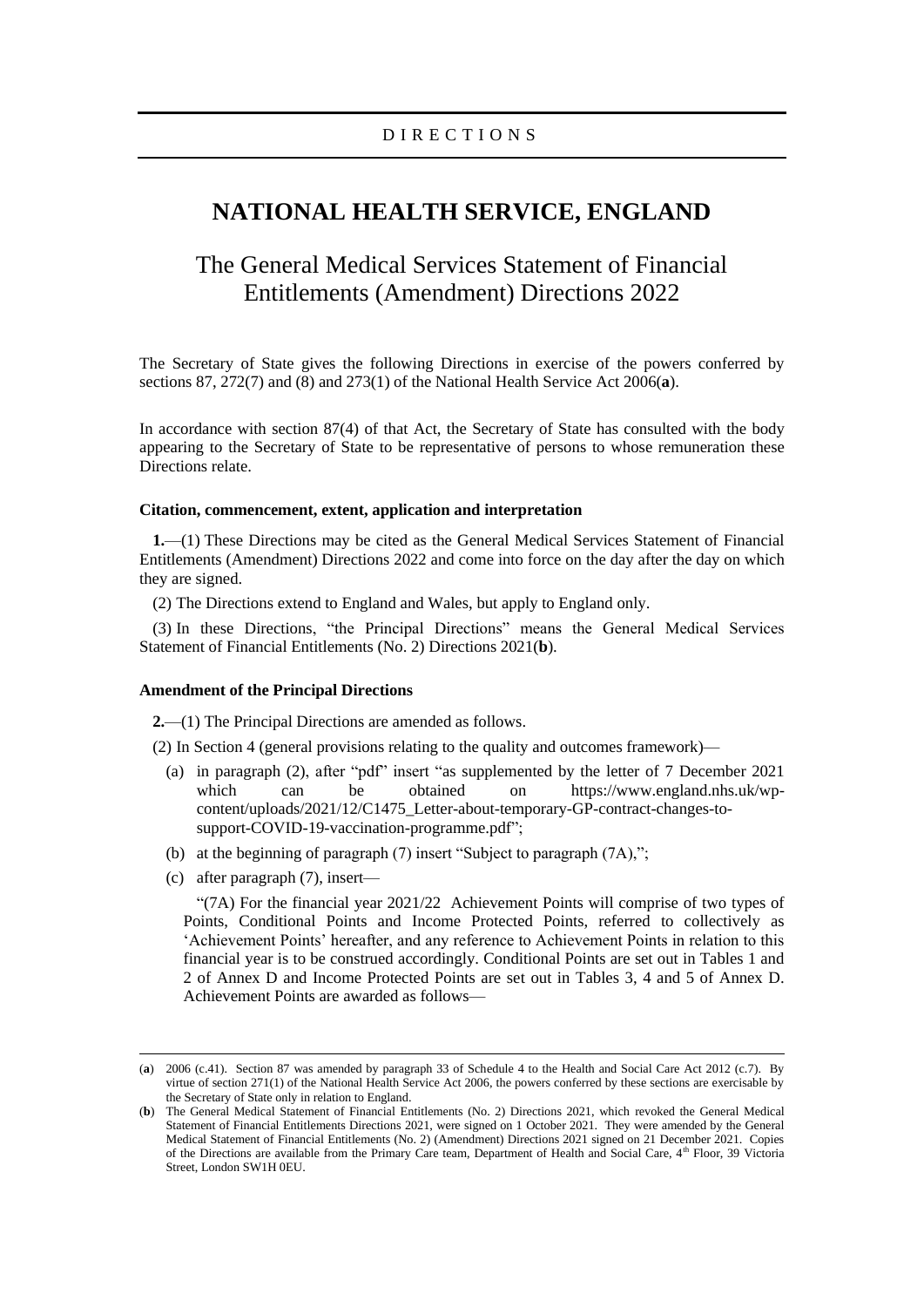- (a) Conditional Points are calculated (as detailed in this Section and in Section 6) on the basis of the contractor's achievement in the financial year 2021/22;
- (b) Income Protected Points that are set out in Tables 3 and 4 of Annex D are calculated (as detailed in this Section and in Section 6) on the basis of the contractor's achievement in previous financial years; and
- (c) Income Protected Points that are set out in Table 5 of Annex D are automatically awarded in full to all contractors.

(7B) The Achievement Points available by domain (including Indicator ID prefixes in parentheses) are as follows—

| Area                                                      | <b>Total Conditional</b><br><b>Points available</b> | <b>Total Income</b><br><b>Protected Points</b><br>available | <b>Total</b><br>Achievement<br>Points available |
|-----------------------------------------------------------|-----------------------------------------------------|-------------------------------------------------------------|-------------------------------------------------|
| <b>Clinical Domain</b>                                    |                                                     |                                                             |                                                 |
| Vaccinations and<br>Immunisations (VI)                    | 64                                                  | $\boldsymbol{0}$                                            | 64                                              |
| <b>Atrial Fibrillation</b><br>(AF)                        | 30                                                  | 12                                                          | 42                                              |
| Coronary Heart<br>Disease (CHD)                           | 19                                                  | 17                                                          | 36                                              |
| Heart Failure (HF)                                        | 28                                                  | 13                                                          | 41                                              |
| Hypertension (HYP)                                        | 6                                                   | 19                                                          | 25                                              |
| Peripheral Arterial<br>Disease (PAD)                      | $\overline{2}$                                      | $\boldsymbol{0}$                                            | $\overline{2}$                                  |
| <b>Stroke and Transient</b><br>Ischaemic Attack<br>(STIA) | 10                                                  | 5                                                           | 15                                              |
| Diabetes Mellitus<br>(DM)                                 | 24                                                  | 52                                                          | 76                                              |
| Asthma (AST)                                              | $\overline{4}$                                      | 41                                                          | 45                                              |
| Chronic Obstructive<br><b>Pulmonary Disease</b><br>(COPD) | 8                                                   | 11                                                          | 19                                              |
| Dementia (DEM)                                            | 5                                                   | 39                                                          | 44                                              |
| Depression (DEP)                                          | $\mathbf{0}$                                        | 10                                                          | 10                                              |
| Mental Health (MH)                                        | $\overline{4}$                                      | 14                                                          | 18                                              |
| Cancer (CAN)                                              | 5                                                   | $\boldsymbol{0}$                                            | 5                                               |
| Chronic Kidney<br>Disease (CKD)                           | 6                                                   | $\boldsymbol{0}$                                            | 6                                               |
| Epilepsy (EP)                                             | $\mathbf{1}$                                        | $\boldsymbol{0}$                                            | 1                                               |
| Learning Disabilities<br>(LD)                             | $\overline{4}$                                      | $\boldsymbol{0}$                                            | $\overline{4}$                                  |
| Osteoporosis (OST)                                        | 3                                                   | $\boldsymbol{0}$                                            | 3                                               |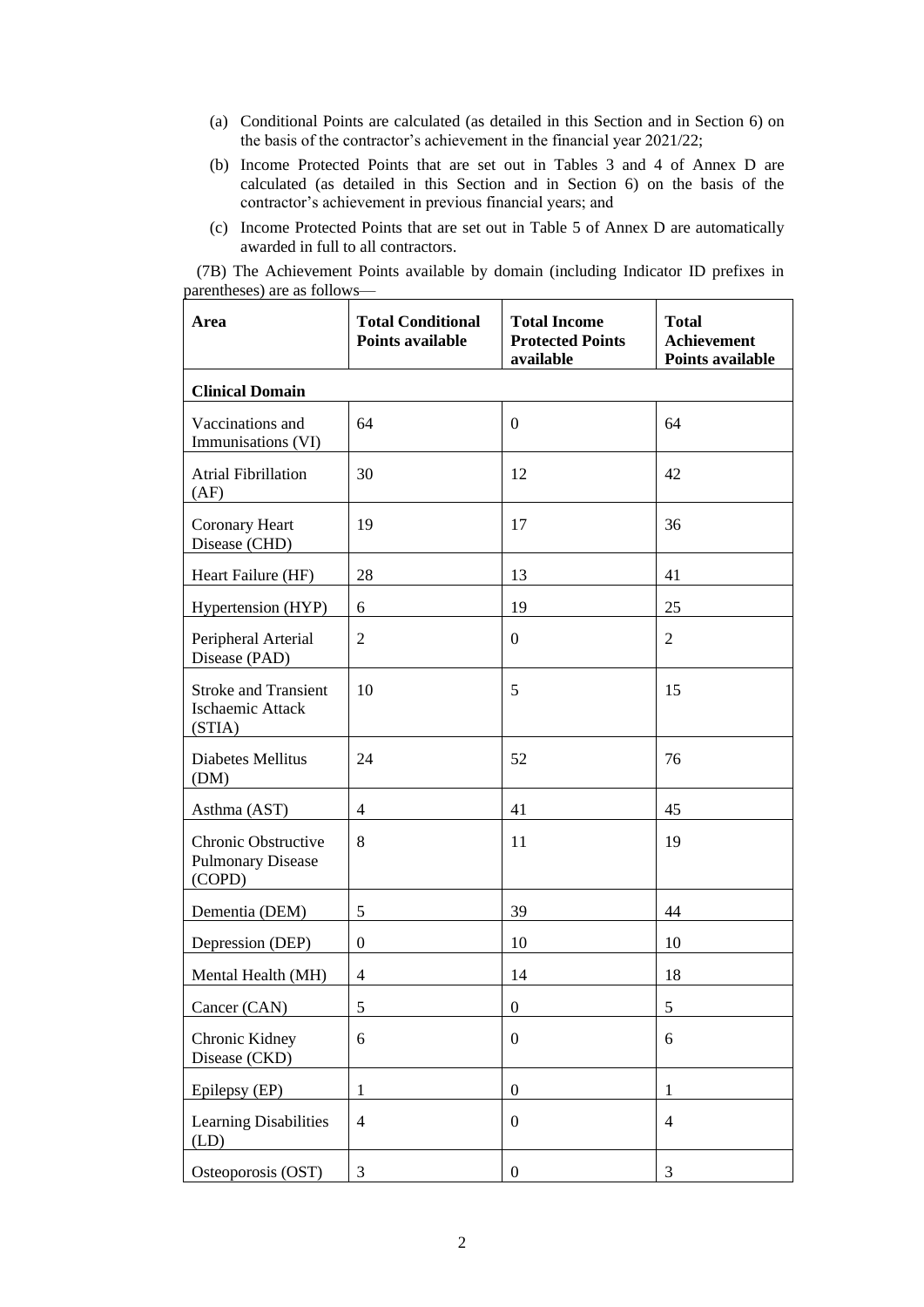| <b>Rheumatoid Arthritis</b><br>(RA) | $\overline{1}$                                        | 5        | 6   |  |
|-------------------------------------|-------------------------------------------------------|----------|-----|--|
| Palliative Care (PC)                | 3                                                     | $\Omega$ | 3   |  |
| <b>Public Health Domain</b>         |                                                       |          |     |  |
| <b>Blood Pressure (BP)</b>          | $\Omega$                                              | 15       | 15  |  |
| Obesity (OB)                        | 8                                                     | $\Omega$ | 8   |  |
| Smoking (SMOK)                      | $\Omega$                                              | 62       | 62  |  |
|                                     | Public Health Domain - additional services sub-domain |          |     |  |
| Cervical Screening<br>(CS)          | 11                                                    | $\theta$ | 11  |  |
| <b>Quality Improvement Domain</b>   |                                                       |          |     |  |
| <b>Quality Improvement</b><br>(QI)  | $\Omega$                                              | 74       | 74  |  |
| <b>Totals</b>                       | 246                                                   | 389      | 635 |  |

";

(d) in paragraph (20), omit sub-paragraph (c).

(3) In Section 6 (achievement payments: calculation, payment arrangements and conditions of payments)—

- (a) at the end of paragraph (1), insert "As mentioned above, for the financial year 2021/22, Achievement Points are to be construed in accordance with Section 4(7A).";
- (b) after paragraph (1), insert—

"(1A) Entitlement to Conditional Points (as set out in Tables 1 and 2 of Annex D) will be calculated in accordance with paragraphs  $(6)-(11)$ . Entitlement to Income Protected Points (as set out in Tables 3, 4 and 5 of Annex D) will be calculated in accordance with paragraphs (11A)-(11C).";

- (c) at the end of paragraph (3), insert "The contractor's entitlement to Achievement Points will be the appropriate portion, calculated on a pro rata basis, of the total points available to the contractor over the financial year.";
- (d) after paragraph (11), insert—

"(11A) The Income Protected Points for the indicators set out in Table 3 of Annex D are calculated by reference to a percentage of the points available as follows—

- (a) the points available for an indicator are set out in the third column of Table 3 of Annex D;
- (b) the percentage for that indicator is the average percentage of available points which the contractor achieved for indicators in the relevant area in the financial year 2018/19, discounting the indicators set out in Tables 1 and 2 of Annex D. The areas are identified in the first column of the table in Section 4(7B);
- (c) for each indicator the percentage calculated in sub-paragraph (b) is applied to the points identified in sub-paragraph (a) and rounded to the nearest whole number;
- (d) where the contractor has no, or incomplete, reported historical achievement data for the financial year 2018/19, the calculation under sub-paragraph (b) will be based on the contractor's achievement data for the financial year 2019/20. Where the contractor also has no, or incomplete, reported historical achievement data for the financial year 2019/20, the contractor's commissioner will reasonably determine the Income Protected Points to be credited to the contractor; and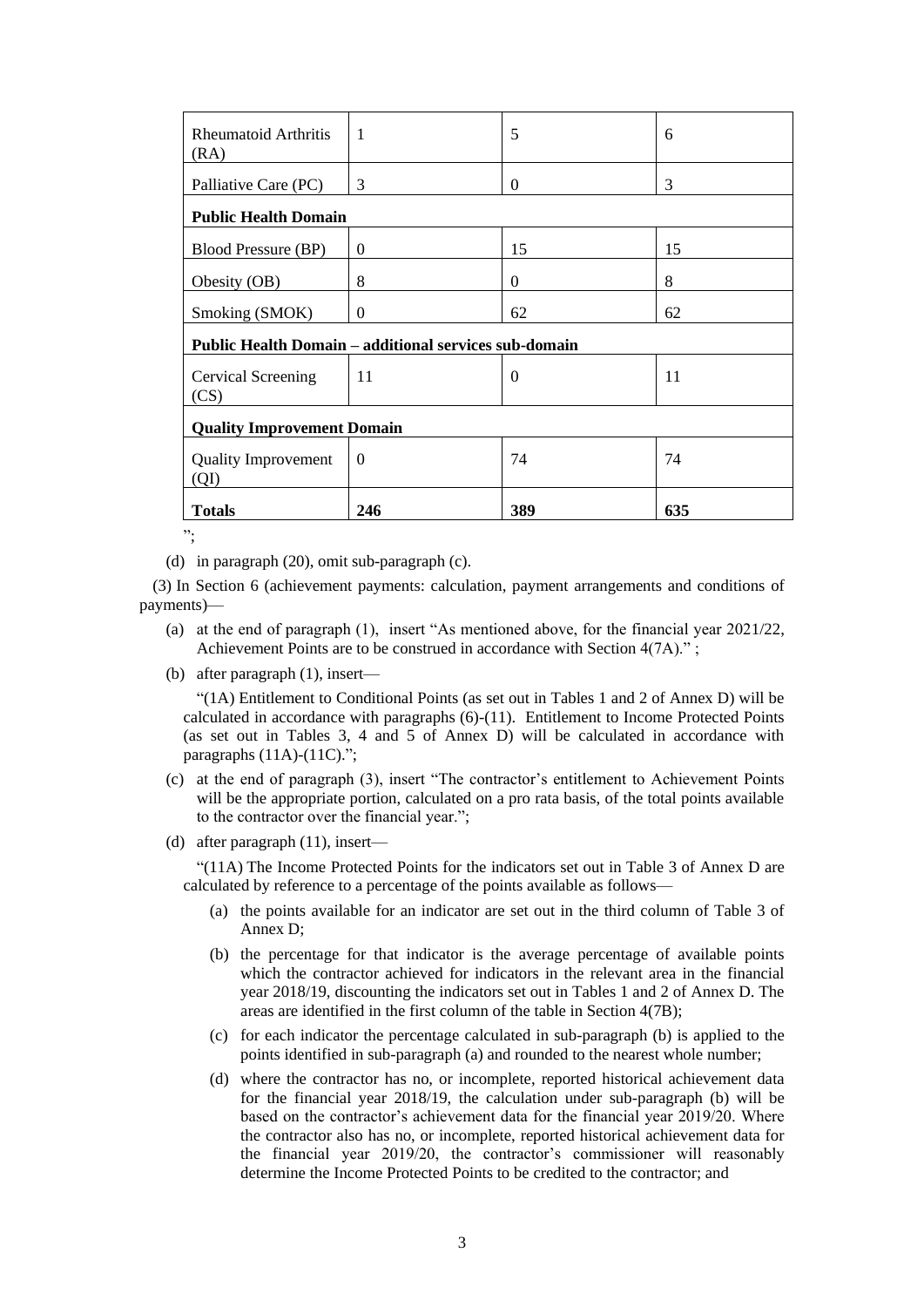(e) where the contractor has merged with one or more other contractors since the financial year 2018/19, the calculation under sub-paragraph (b) will be based on the achievement data of the contractor identified by the code registered with the Organisation Data Service within NHS Digital which is active in the financial year 2021/22.

(11B) The Income Protected Points for the indicators set out in Table 4 of Annex D are calculated by reference to a percentage of the points available as follows—

- (a) the points available for an indicator are set out in the third column of Table 4 of Annex D;
- (b) the percentage for that indicator is the average percentage of available points which the contractor achieved for indicators in the relevant area in the financial year 2019/20, discounting the indicators set out in Tables 1 and 2 of Annex D. The areas are identified in the first column of the table in paragraph (7B);
- (c) for each indicator the percentage calculated in sub-paragraph (b) is applied to the points identified in sub-paragraph (a) and rounded to the nearest whole number;
- (d) where the contractor has no, or incomplete, reported historical achievement data for the financial year 2019/20, the contractor's commissioner will reasonably determine the Income Protected Points to be credited to the contractor; and
- (e) where the contractor has merged with one or more other contractors since the financial year 2019/20, the calculation under sub-paragraph (b) will be based on the achievement data of the contractor identified by the code registered with the Organisation Data Service within NHS Digital which is active in the financial year 2021/22.

(11C) The Income Protected Points as set out in Table 5 of Annex D are awarded to the contractor in full.".

(4) In Annex D (quality and outcomes framework)—

(a) after paragraph D.1, insert—

"D.1A Achievement payments are based on contractor achievement against QOF indicators as set out in this Annex. For the financial year commencing on 1st April 2021 and ending on 31st March 2022 some indicators are based on performance in 2021/22 (see Tables 1 and 2); others are based on historical performance (see Tables 3 and 4) or are automatically awarded in full (see Table 5).";

(b) for Section 2 (Summary of all indicators) substitute—

### "**SECTION 2: Summary of all indicators**

#### **Section 2.1: Indicators based on performance in 2021/22 (246 points)**

| Table 1: Performance based indicators (total 165 points) |  |  |
|----------------------------------------------------------|--|--|
|----------------------------------------------------------|--|--|

| <b>Indicator</b><br><b>ID</b> | <b>Indicator Descriptions</b>                                                                                                                                                                                                                         | <b>Conditional</b><br>Points for<br>2021/22 | <b>Payment</b><br>thresholds | <b>Points</b><br>accrued at<br>the<br>minimum<br>threshold |
|-------------------------------|-------------------------------------------------------------------------------------------------------------------------------------------------------------------------------------------------------------------------------------------------------|---------------------------------------------|------------------------------|------------------------------------------------------------|
| VI001                         | The percentage of babies who<br>reached 8 months old in the<br>preceding 12 months, who have<br>received at least 3 doses of a<br>diphtheria, tetanus and pertussis<br>containing vaccine before the age<br>of 8 months<br>(NICE 2020 menu ID: NM197) | 18                                          | 90-95%                       | 3                                                          |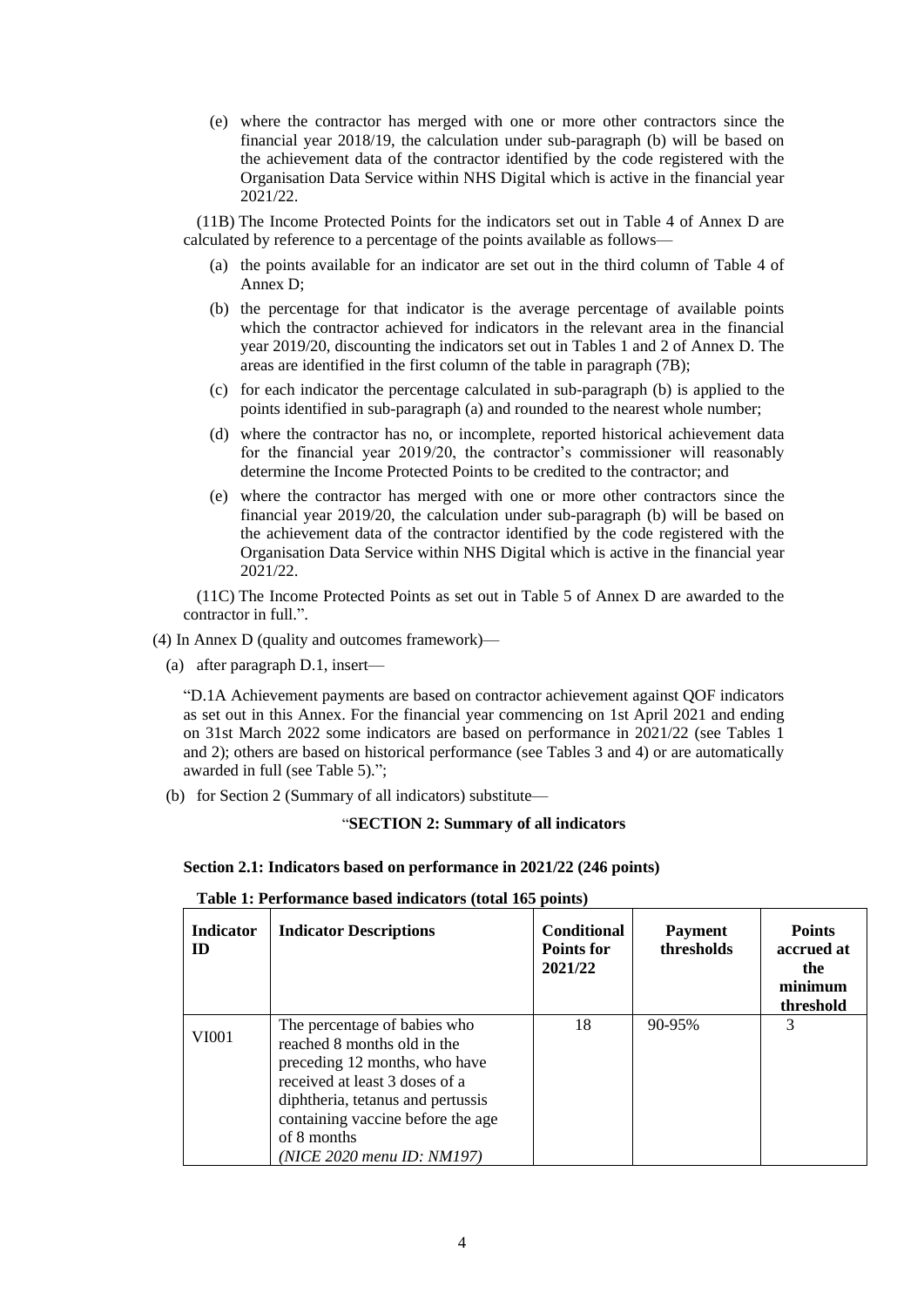| VI002        | The percentage of children who<br>reached 18 months old in the<br>preceding 12 months, who have<br>received at least 1 dose of MMR<br>between the ages of 12 and 18<br>months.<br>(NICE 2020 menu ID: NM198)                                   | 18             | 90-95% | $\tau$ |
|--------------|------------------------------------------------------------------------------------------------------------------------------------------------------------------------------------------------------------------------------------------------|----------------|--------|--------|
| VI003        | The percentage of children who<br>reached 5 years old in the<br>preceding 12 months, who have<br>received a reinforcing dose of<br>DTaP/IPV and at least 2 doses of<br>MMR between the ages of 1 and 5<br>years.<br>(NICE 2020 menu ID: NM199) | 18             | 87-95% | $\tau$ |
| VI004        | The percentage of patients who<br>reached 80 years old in the<br>preceding 12 months, who have<br>received a shingles vaccine<br>between the ages of 70 and 79<br>years.<br>(based on NM201)                                                   | 10             | 50-60% |        |
| <b>CS005</b> | The proportion of women eligible for<br>screening and aged 25-49 years at the<br>end of the period reported whose<br>notes record that an adequate cervical<br>screening test has been performed in<br>the previous 3 years and 6 months       | 7              | 45-80% |        |
| <b>CS006</b> | The proportion of women eligible for<br>screening and aged 50-64 years at the<br>end of the period reported whose<br>notes record that an adequate cervical<br>screening test has been performed in<br>the previous 5 years and 6 months       | $\overline{4}$ | 45-80% |        |
| AF007        | In those patients with atrial<br>fibrillation with a record of a<br>$CHA2DS2-VASc$ score of 2 or more,<br>the percentage of patients who are<br>currently treated with anti-<br>coagulation drug therapy<br>(NICE 2014 menu ID: NM82)          | 25             | 40-70% |        |
| CHD005       | The percentage of patients with<br>coronary heart disease with a<br>record in the preceding 12 months<br>that aspirin, an alternative anti-<br>platelet therapy, or an<br>anti-coagulant is being taken<br>(NICE 2015 menu ID: NM88)           | 15             | 56-96% |        |
| <b>HF003</b> | In those patients with a current<br>diagnosis of heart failure due to left<br>ventricular systolic dysfunction, the<br>percentage of patients who are<br>currently treated with an ACE-I or<br>ARB                                             | 12             | 60-92% |        |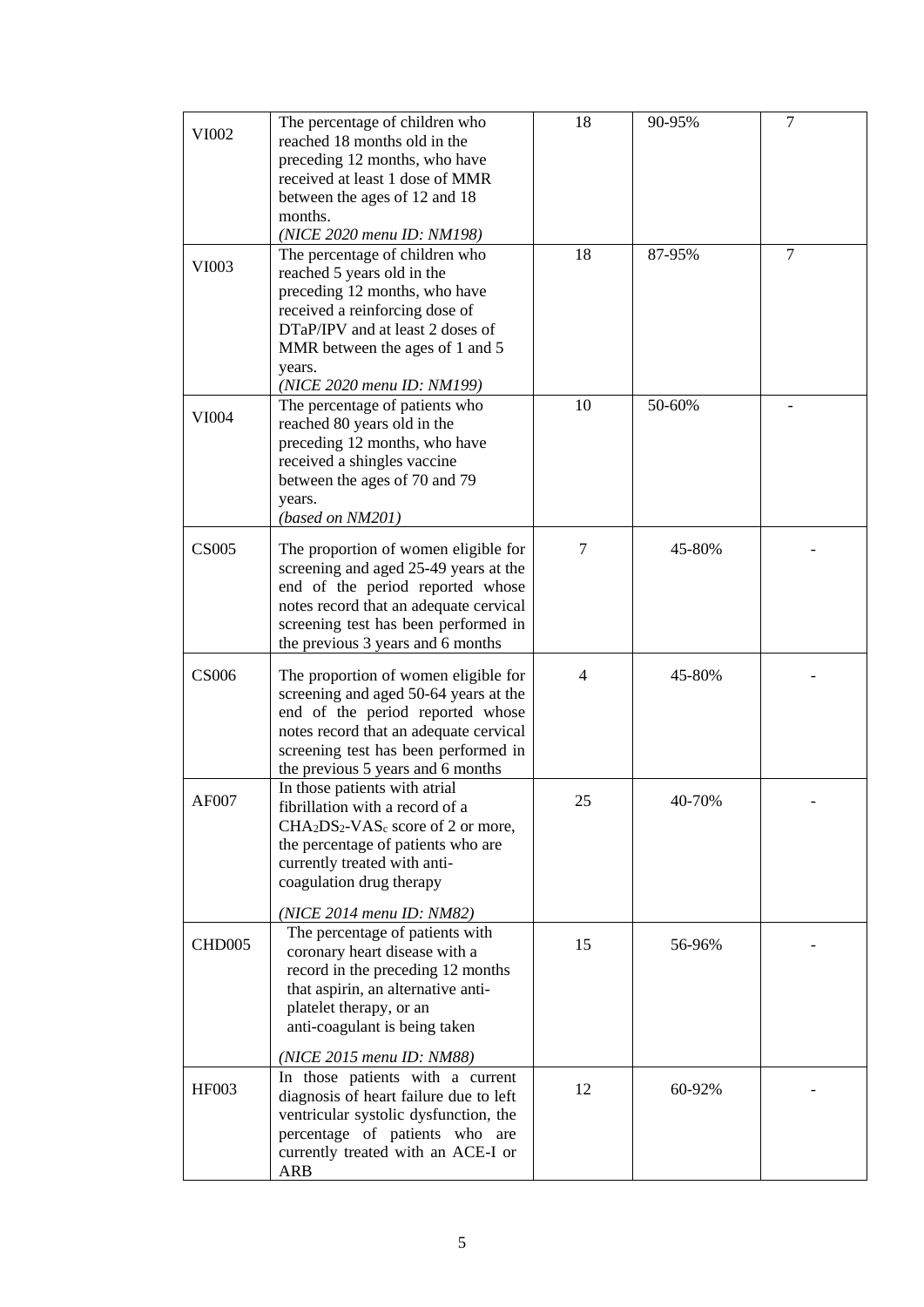|              | (NICE 2019 menu ID: NM172)                                                                                                                                                                                                                                                                                                               |                |        |  |
|--------------|------------------------------------------------------------------------------------------------------------------------------------------------------------------------------------------------------------------------------------------------------------------------------------------------------------------------------------------|----------------|--------|--|
| <b>HF006</b> | The percentage of patients with a<br>current diagnosis of heart failure<br>due to left ventricular systolic<br>dysfunction, who are currently<br>treated with a beta-blocker<br>licensed for heart failure                                                                                                                               | 12             | 60-92% |  |
|              | (NICE 2019 menu ID: NM173)                                                                                                                                                                                                                                                                                                               |                |        |  |
| STIA007      | The percentage of patients with a<br>stroke shown to be non-<br>haemorrhagic, or a history of TIA,<br>who have a record in the preceding<br>12 months that an anti-platelet agent,<br>or an anti-coagulant is being taken                                                                                                                | 8              | 57-97% |  |
|              | (NICE 2015 menu ID: NM94)                                                                                                                                                                                                                                                                                                                |                |        |  |
| <b>DM006</b> | The percentage of patients with<br>diabetes, on the register, with a                                                                                                                                                                                                                                                                     | 6              | 57-97% |  |
|              | diagnosis of nephropathy<br>(clinical proteinuria) or micro-<br>albuminuria who are currently                                                                                                                                                                                                                                            |                |        |  |
|              | treated with an ACE-I (or<br>ARB <sub>s</sub> )                                                                                                                                                                                                                                                                                          |                |        |  |
|              | (NICE 2015 menu ID: NM95)                                                                                                                                                                                                                                                                                                                |                |        |  |
| <b>DM022</b> | The percentage of patients with<br>diabetes aged 40 years and over,<br>with no history of cardiovascular<br>disease and without moderate or<br>severe frailty, who are currently<br>treated with a statin (excluding<br>patients with<br>type 2 diabetes and a CVD risk<br>score of $\langle 10\%$ recorded in the<br>preceding 3 years) | 8              | 50-90% |  |
|              | (NICE 2018 menu ID: NM162)                                                                                                                                                                                                                                                                                                               |                |        |  |
| DM023        | The percentage of patients with<br>diabetes and a history of<br>cardiovascular disease<br>(excluding haemorrhagic stroke)<br>who are currently treated with a<br>statin                                                                                                                                                                  | $\overline{4}$ | 50-90% |  |
|              | (NICE 2018 menu ID: NM163)                                                                                                                                                                                                                                                                                                               |                |        |  |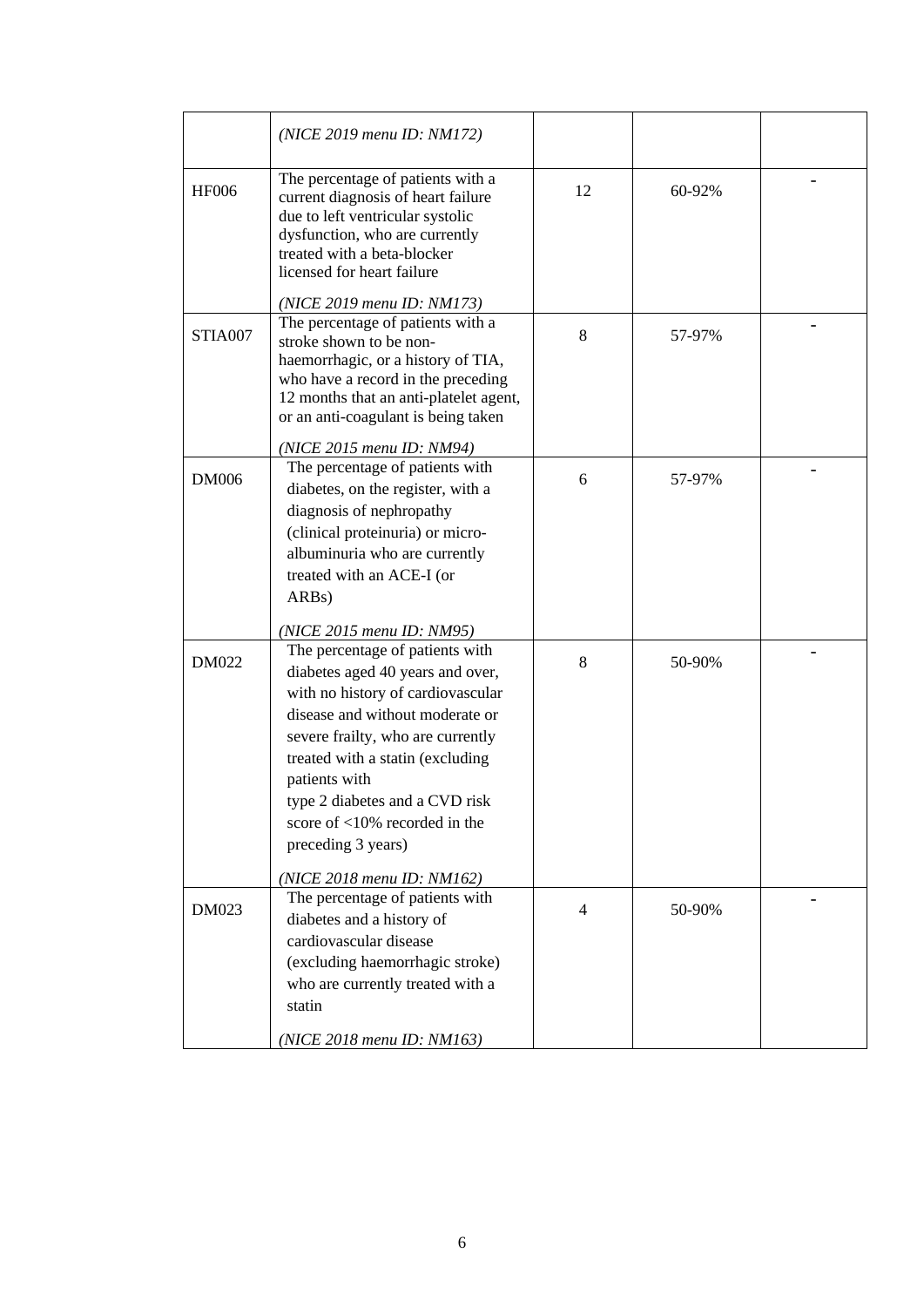| <b>Indicator</b><br>ID | <b>Indicator</b>                                                                                                                                                                                                                                                                                                                                                                                                             | <b>Conditional</b><br><b>Points</b> |
|------------------------|------------------------------------------------------------------------------------------------------------------------------------------------------------------------------------------------------------------------------------------------------------------------------------------------------------------------------------------------------------------------------------------------------------------------------|-------------------------------------|
| AF001                  | The contractor establishes and maintains<br>a<br>register of patients with atrial fibrillation                                                                                                                                                                                                                                                                                                                               | 5                                   |
| CHD <sub>001</sub>     | The contractor establishes and maintains<br>a<br>register of patients with coronary heart disease                                                                                                                                                                                                                                                                                                                            | 4                                   |
| <b>HF001</b>           | The contractor establishes and maintains<br>a<br>register of patients with heart failure                                                                                                                                                                                                                                                                                                                                     | $\overline{4}$                      |
| <b>HYP001</b>          | contractor establishes and maintains<br>The <sub>1</sub><br>a<br>register of patients with established hypertension                                                                                                                                                                                                                                                                                                          | 6                                   |
| <b>PAD001</b>          | The contractor establishes and maintains<br><sub>a</sub><br>register of patients with peripheral arterial<br>disease                                                                                                                                                                                                                                                                                                         | $\mathfrak{2}$                      |
| STIA001                | The contractor establishes and maintains<br>a<br>register of patients with stroke or TIA                                                                                                                                                                                                                                                                                                                                     | 2                                   |
| <b>DM017</b>           | contractor establishes and maintains<br>The -<br>a<br>register of all patients aged 17 or over with<br>diabetes mellitus, which specifies the type of<br>diabetes where a diagnosis has been confirmed                                                                                                                                                                                                                       | 6                                   |
| <b>AST005</b>          | The contractor establishes and maintains<br>a<br>register of patients with asthma aged 6 years or<br>over, excluding patients with asthma who have<br>been prescribed no asthma related drugs in the<br>preceding 12 months                                                                                                                                                                                                  | $\overline{4}$                      |
| COPD009                | The contractor establishes and maintains a<br>register of:<br>1. Patients with a clinical diagnosis of<br>COPD before 1 April 2020; and                                                                                                                                                                                                                                                                                      | 8                                   |
|                        | 2. Patients with a clinical diagnosis of<br>COPD on or after 1 April 2020 whose<br>diagnosis has been confirmed by a quality<br>assured post bronchodilator spirometry<br>FEV1/FVC ratio below 0.7 between 3<br>before<br>months<br>and 6 months<br>after<br>diagnosis (or if newly registered in the<br>preceding 12 months a record of an<br>FEV1/FVC ratio below<br>0.7 recorded<br>within 6 months of registration); and |                                     |
|                        | 3. Patients with a clinical diagnosis of<br>COPD on or after 1 April 2020 who are<br>unable to undertake spirometry                                                                                                                                                                                                                                                                                                          |                                     |
| <b>DEM001</b>          | contractor establishes and maintains<br>The<br>a<br>register of patients diagnosed with dementia                                                                                                                                                                                                                                                                                                                             | 5                                   |
| <b>MH001</b>           | contractor establishes and maintains<br>The<br>a<br>register of patients with schizophrenia, bipolar                                                                                                                                                                                                                                                                                                                         | 4                                   |

**Table 2: Register based indicators (total 81 points)**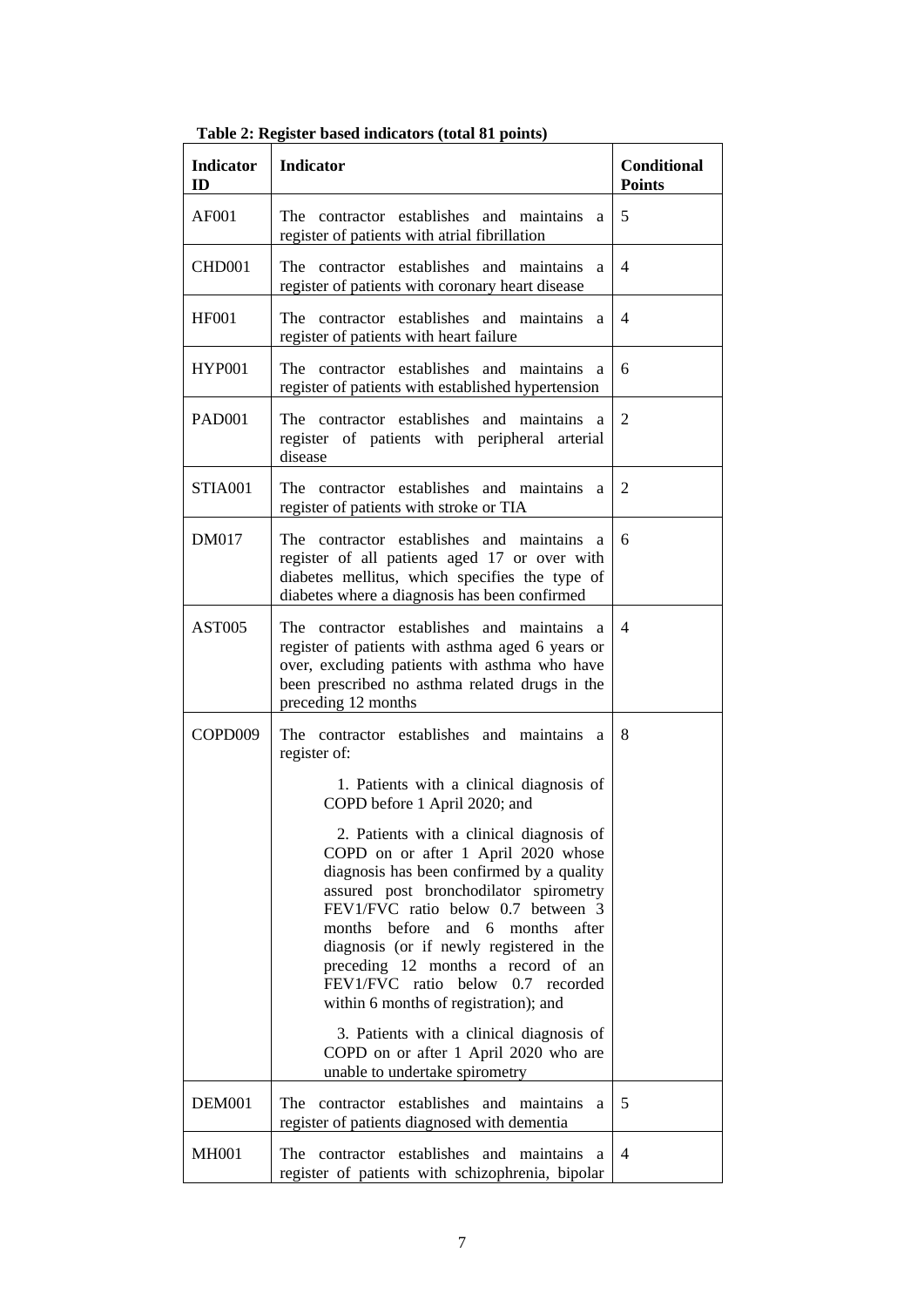|                    | affective disorder and other psychoses and other<br>patients on lithium therapy                                                                                                                                                      |                |
|--------------------|--------------------------------------------------------------------------------------------------------------------------------------------------------------------------------------------------------------------------------------|----------------|
| <b>CAN001</b>      | contractor establishes and maintains<br>The<br>a.<br>register of all cancer patients defined as a<br>'register of patients with a diagnosis of cancer<br>excluding non-melanotic skin cancers diagnosed<br>on or after 1 April 2003' | 5              |
| <b>CKD005</b>      | The contractor establishes and maintains<br><sup>2</sup><br>register of patients aged 18 or over with CKD<br>with classification of categories G3a to G5<br>(previously stage 3 to 5)                                                | 6              |
| <b>EP001</b>       | The contractor establishes and maintains<br>a<br>register of patients aged 18 or over receiving<br>drug treatment for epilepsy                                                                                                       | 1              |
| LD004              | The contractor establishes and maintains<br>a<br>register of patients with learning disabilities                                                                                                                                     | $\overline{4}$ |
| OST <sub>004</sub> | contractor establishes and maintains<br>The<br>a<br>register of patients:                                                                                                                                                            | 3              |
|                    | 1. Aged 50 or over and who have not<br>attained the age of 75 with a record of a<br>fragility fracture on or after 1 April 2012<br>and a diagnosis of osteoporosis confirmed<br>on DXA scan, and                                     |                |
|                    | 2. Aged 75 or over with a record of a<br>fragility fracture on or after 1 April 2014<br>and a diagnosis of osteoporosis                                                                                                              |                |
| RA <sub>001</sub>  | The contractor establishes and maintains<br>a<br>register of patients aged 16 or over with<br>rheumatoid arthritis                                                                                                                   | 1              |
| <b>PC001</b>       | The contractor establishes and maintains<br>a<br>register of all patients in need of palliative<br>care/support irrespective of age                                                                                                  | 3              |
| <b>OB002</b>       | The contractor establishes and maintains a<br>register of patients aged 18 years or over with a<br>BMI $\geq$ 30 in the preceding 12 months                                                                                          | 8              |

# **Section 2.2 – Indicators based on historical performance (315 points)**

# **Table 3: Indicators based on performance in 2018/19 (total 244 points)**

| <b>Indicator ID</b> | <b>Indicator Description</b>                                                                                                                                                                                                                                                                                                                            | Income<br><b>Protected Points</b><br><b>Available</b> |
|---------------------|---------------------------------------------------------------------------------------------------------------------------------------------------------------------------------------------------------------------------------------------------------------------------------------------------------------------------------------------------------|-------------------------------------------------------|
| AF006               | The percentage of patients with a trial fibrillation in whom stroke $\vert$ 12<br>risk has been assessed using the CHA <sub>2</sub> DS <sub>2</sub> -VASc score risk<br>stratification scoring system in the preceding 12 months<br>(excluding those patients with a previous $CHADS2$ or<br>CHA <sub>2</sub> DS <sub>2</sub> -VASc score of 2 or more) |                                                       |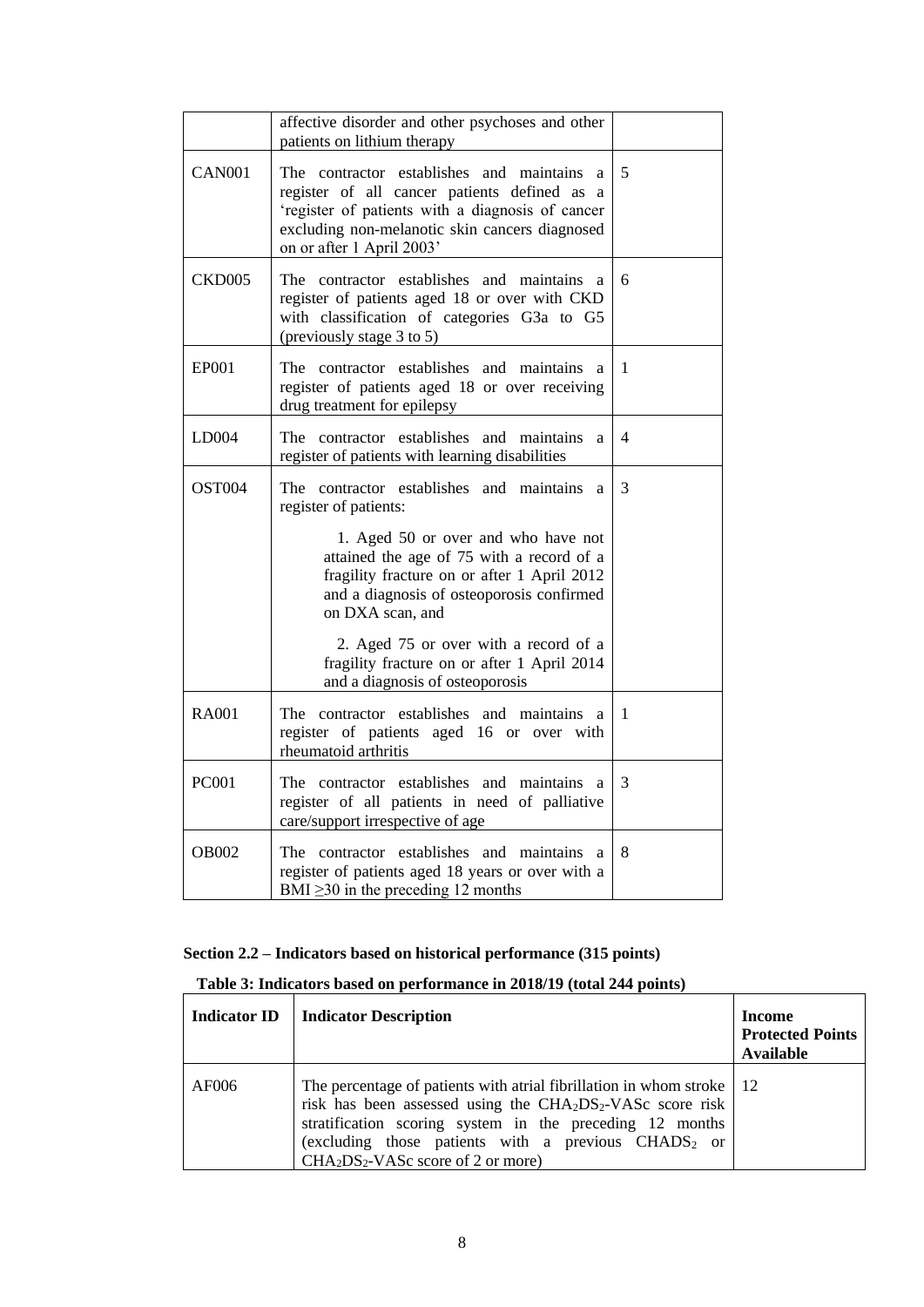| CHD008        | The percentage of patients aged 79 years or under with coronary<br>heart disease in whom the last blood pressure reading (measured<br>in the preceding 12 months) is 140/90 mmHg or less                                                                                                                                                                        | 12             |
|---------------|-----------------------------------------------------------------------------------------------------------------------------------------------------------------------------------------------------------------------------------------------------------------------------------------------------------------------------------------------------------------|----------------|
| CHD009        | The percentage of patients aged 80 years or over with coronary<br>heart disease in whom the last blood pressure reading (measured<br>in the preceding 12 months) is 150/90 mmHg or less                                                                                                                                                                         | 5              |
| <b>HF005</b>  | The percentage of patients with a diagnosis of heart failure on or<br>after 1 April 2021 which:                                                                                                                                                                                                                                                                 | 6              |
|               | 1. Has been confirmed by an echocardiogram or by<br>specialist assessment between 3 months before and 6<br>months after entering on to the register; or                                                                                                                                                                                                         |                |
|               | 2. If newly registered in the preceding 12 months, with<br>no record of the diagnosis originally being confirmed<br>by echocardiogram or specialist assessment, a record of<br>an echocardiogram or a specialist assessment within 6<br>months of the date of registration.                                                                                     |                |
| <b>HF007</b>  | The percentage of patients with a diagnosis of heart failure on<br>the register, who have had a review in the preceding 12 months,<br>including an assessment of functional capacity and a review of<br>medication to ensure medicines optimisation at maximal<br>tolerated doses                                                                               | 7              |
| STIA010       | The percentage of patients aged 79 years or under with a history<br>of stroke or TIA in whom the least blood pressure reading<br>(measured in the preceding 12 months) is 140/90 mmHg or less                                                                                                                                                                   | 3              |
| STIA011       | The percentage of patients aged 80 years and over with a history<br>of stroke or TIA in whom the last blood pressure reading<br>(measured in the preceding 12 months) is 150/90 mmHg or less                                                                                                                                                                    | $\overline{2}$ |
| <b>AST006</b> | The percentage of patients with asthma on the register from 1<br>April 2021 with either:                                                                                                                                                                                                                                                                        | 15             |
|               | 1. A record of spirometry and one other objective test<br>(FeNO or reversibility or variability) between 3 months<br>before and 6 months after diagnosis; or                                                                                                                                                                                                    |                |
|               | 2. If newly registered in the preceding 12 months with a<br>diagnosis of asthma recorded on or after 1 April 2021<br>but no record of objective tests being performed at the<br>date of registration, with a record of spirometry and one<br>other objective test (FeNO or reversibility<br><b>or</b><br>variability) recorded within 6 months of registration. |                |
| AST007        | The percentage of patients with asthma on the register, who<br>have had an asthma review in the preceding 12 months that<br>includes an assessment of asthma control using a validated<br>asthma control questionnaire, a recording of the number of<br>exacerbations, an assessment of inhaler technique and a written<br>personalised action plan             | 20             |
| AST008        | The percentage of patients with asthma on the register aged 19<br>or under, in whom there is a record of either personal smoking<br>status or exposure to second-hand smoke in the preceding 12<br>months                                                                                                                                                       | 6              |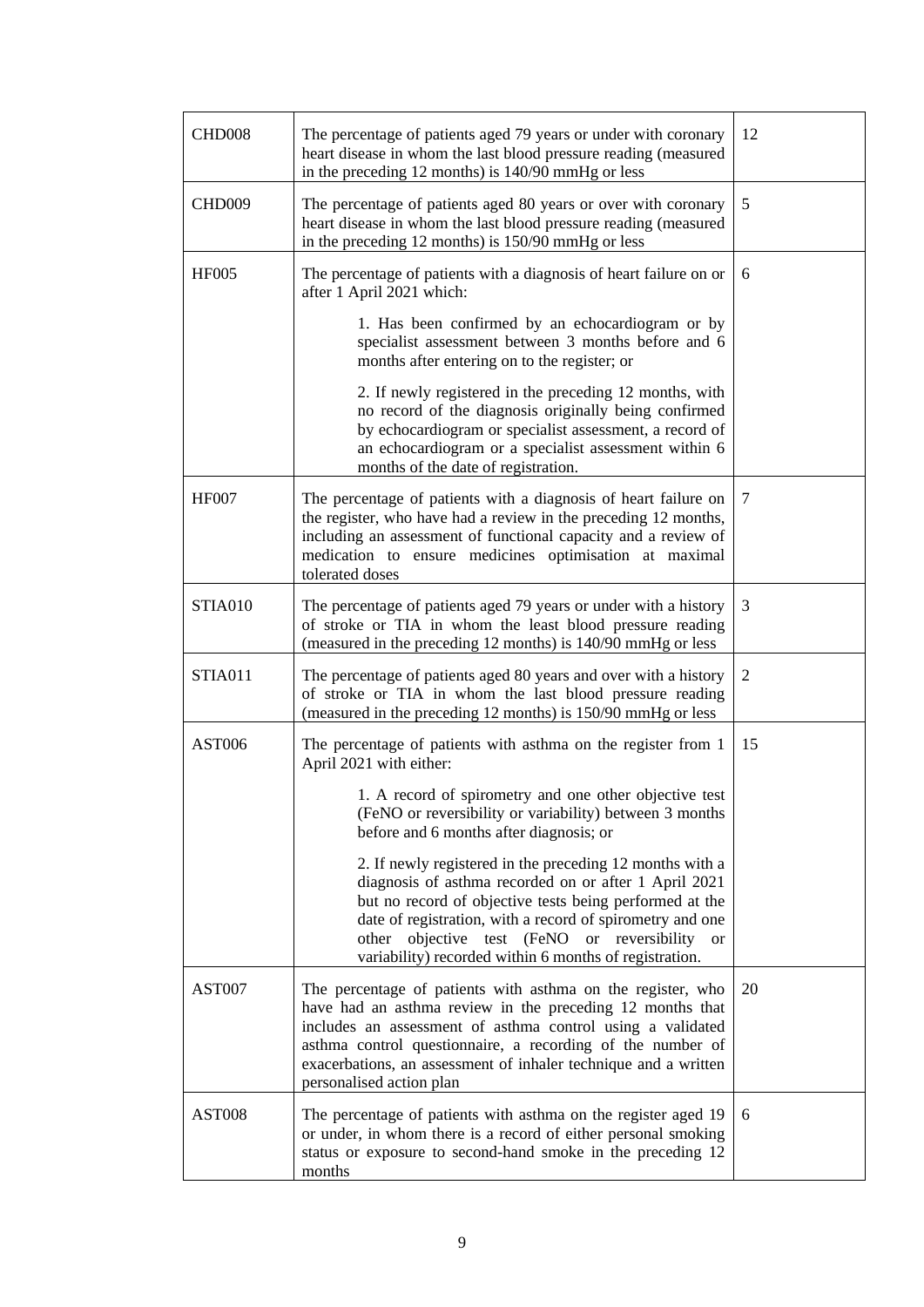| COPD010      | The percentage of patients with COPD on the register, who have<br>had a review in the preceding 12 months, including a record of<br>number of exacerbations<br>and<br>the<br>an<br>assessment<br>оf<br>breathlessness using the Medical Research Council dyspnoea<br>scale                                                                                    | 9              |
|--------------|---------------------------------------------------------------------------------------------------------------------------------------------------------------------------------------------------------------------------------------------------------------------------------------------------------------------------------------------------------------|----------------|
| COPD008      | The percentage of patients with COPD and Medical Research<br>Council (MRC) dyspnoea scale $\geq$ 3 at any time in the preceding<br>12 months, with a subsequent record of an offer of referral to a<br>pulmonary rehabilitation programme (excluding those who have<br>previously attended a pulmonary rehabilitation programme)                              | 2              |
| DEM004       | The percentage of patients diagnosed with dementia whose care<br>plan has been reviewed in a face-to-face review in the preceding<br>12 months                                                                                                                                                                                                                | 39             |
| DEP003       | The percentage of patients aged 18 or over with a new diagnosis<br>of depression in the preceding 1 April to 31 March, who have<br>been reviewed not earlier than 10 days after and not later than<br>56 days after the date of diagnosis                                                                                                                     | 10             |
| <b>MH002</b> | The percentage of patients with schizophrenia, bipolar affective<br>disorder and other psychoses who have a comprehensive care<br>plan documented in the record, in the preceding 12 months,<br>agreed between individuals, their family and/or carers as<br>appropriate                                                                                      | 6              |
| <b>MH003</b> | The percentage of patients with schizophrenia, bipolar affective<br>disorder and other psychoses who have a record of blood<br>pressure in the preceding 12 months                                                                                                                                                                                            | $\overline{4}$ |
| <b>MH006</b> | The percentage of patients with schizophrenia, bipolar affective<br>disorder and other psychoses who have a record of BMI in the<br>preceding 12 months                                                                                                                                                                                                       | 4              |
| <b>RA002</b> | The percentage of patients with rheumatoid arthritis, on the<br>register, who have had a face-to-face review in the preceding 12<br>months                                                                                                                                                                                                                    | 5              |
| <b>BP002</b> | The percentage of patients aged 45 or over who have a record of<br>blood pressure in the preceding 5 years                                                                                                                                                                                                                                                    | 15             |
| SMOK002      | The percentage of patients with any or any combination of the<br>following conditions: CHD, PAD, stroke or TIA, hypertension,<br>diabetes, COPD, CKD, asthma, schizophrenia, bipolar affective<br>disorder or other psychoses whose notes record smoking status<br>in the preceding 12 months                                                                 | 25             |
| SMOK004      | The percentage of patients aged 15 or over who are recorded as<br>current smokers who have a record of an offer of support and<br>treatment within the preceding 24 months                                                                                                                                                                                    | 12             |
| SMOK005      | The percentage of patients with any or any combination of the<br>following conditions: CHD, PAD, stroke or TIA, hypertension,<br>diabetes, COPD, CKD, asthma, schizophrenia, bipolar affective<br>disorder or other psychoses who are recorded as current smokers<br>who have a record of an offer of support and treatment within<br>the preceding 12 months | 25             |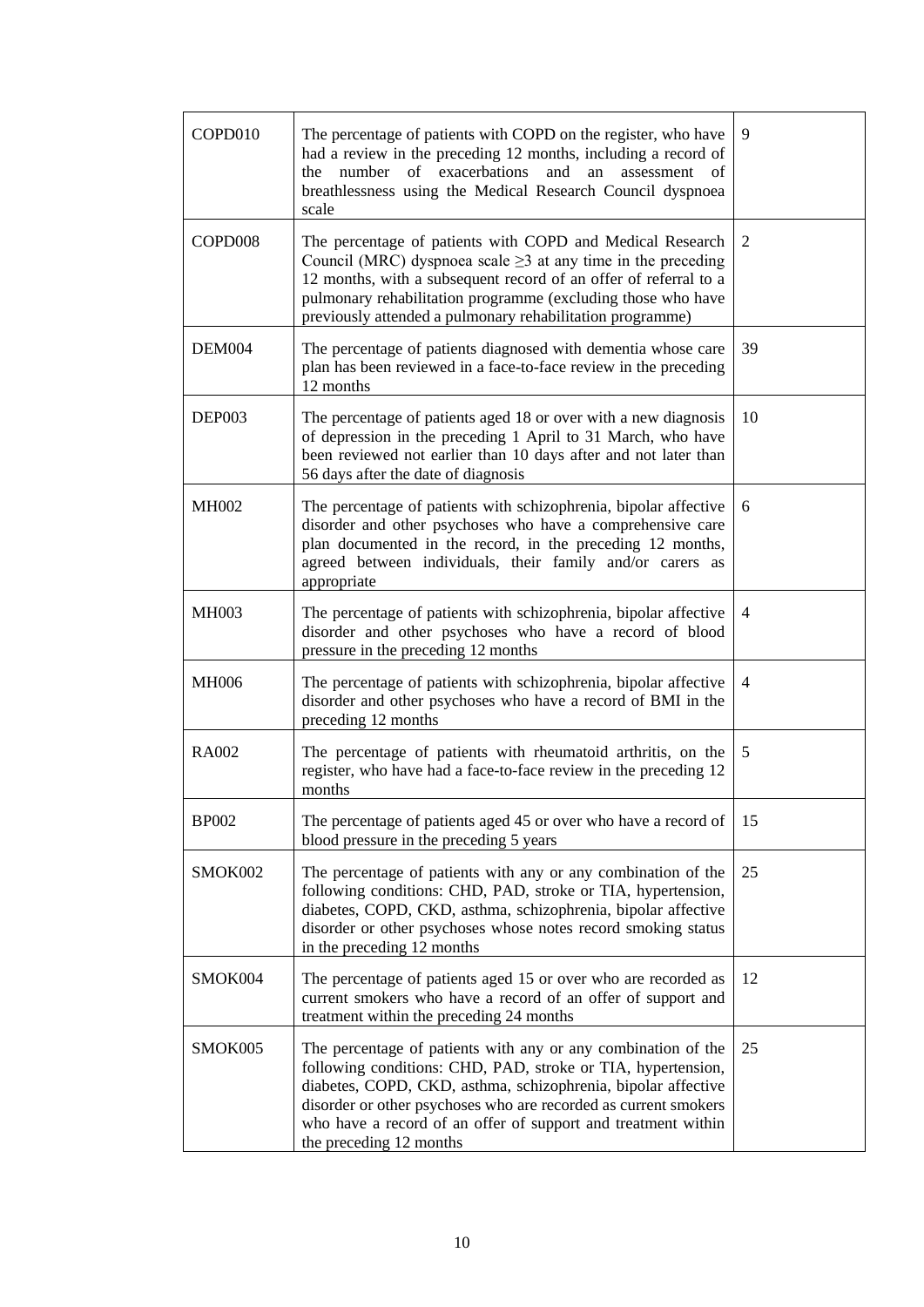| <b>Indicator ID</b> | <b>Indication Description</b>                                                                                                                                                                                                                                                                                                                                                                  | <b>Income</b><br><b>Protected Points</b><br><b>Available</b> |
|---------------------|------------------------------------------------------------------------------------------------------------------------------------------------------------------------------------------------------------------------------------------------------------------------------------------------------------------------------------------------------------------------------------------------|--------------------------------------------------------------|
| DM012               | The percentage of patients with diabetes, on the register, with a<br>record of a foot examination and risk classification: 1) low risk<br>(normal sensation, palpable pulses),<br>2) increased<br>risk<br>(neuropathy or absent pulses), 3) high risk (neuropathy or absent<br>pulses plus deformity or skin changes in previous ulcer) or 4)<br>ulcerated foot within the preceding 12 months | 4                                                            |
| <b>DM014</b>        | The percentage of patients newly diagnosed with diabetes, on<br>the register, in the preceding 1 April to 31 March who have a<br>record of being referred to a structured education programme<br>within 9 months after entry on to the diabetes register                                                                                                                                       | 11                                                           |
| DM019               | The percentage of patients with diabetes, on the register, without<br>moderate or severe frailty in whom the last blood pressure<br>reading (measured in the preceding 12 months) is 140/80 mmHg<br>or less                                                                                                                                                                                    | 10                                                           |
| <b>DM020</b>        | The percentage of patients with diabetes, on the registers,<br>without moderate or severe frailty in whom the last IFCC-<br>HbA1c is 58 mmol/mol or less in the preceding 12 months                                                                                                                                                                                                            | 17                                                           |
| DM021               | The percentage of patients with diabetes, on the register, with<br>moderate or severe frailty in whom the last IFCC-HbA1c is 75<br>mmol/mol or less in the preceding 12 months                                                                                                                                                                                                                 | 10                                                           |
| <b>HYP003</b>       | The percentage of patients aged 79 years or under with<br>hypertension in whom the last blood pressure reading (measured<br>in the preceding 12 months) is 140/90 mmHg or less                                                                                                                                                                                                                 | 14                                                           |
| <b>HYP007</b>       | The percentage of patients aged 80 years and over with<br>hypertension in whom the last blood pressure reading (measured<br>in the preceding 12 months) is 150/90 mmHg or less                                                                                                                                                                                                                 | 5                                                            |

**Table 4: Indicators based on performance in 2019/20 (total 71 points)**

## **Section 2.3 – Indicators awarded in full (74 points)**

## **Table 5: Indicators awarded in full**

| <b>Indicator ID</b> | <b>Indicator Description</b>                                                                                                                                                                                                                                                                    | Income<br><b>Protected Points</b><br><b>Allocated</b> |
|---------------------|-------------------------------------------------------------------------------------------------------------------------------------------------------------------------------------------------------------------------------------------------------------------------------------------------|-------------------------------------------------------|
| QIECD005            | The<br>contractor can demonstrate continuous<br>quality<br>improvement activity focused upon early cancer diagnosis as<br>specified in the QOF guidance.                                                                                                                                        | 27                                                    |
| QIECD006            | The contractor has participated in network activity to regularly<br>share and discuss learning from quality improvement activity<br>focused on early cancer diagnosis as specified in the QOF<br>guidance. This would usually include participating in a<br>minimum of two peer review meetings | 10                                                    |
| OILD007             | The<br>contractor can demonstrate continuous<br>quality<br>improvement activity focused on care of patients with a<br>learning disability as specified in the QOF guidance                                                                                                                      | 27                                                    |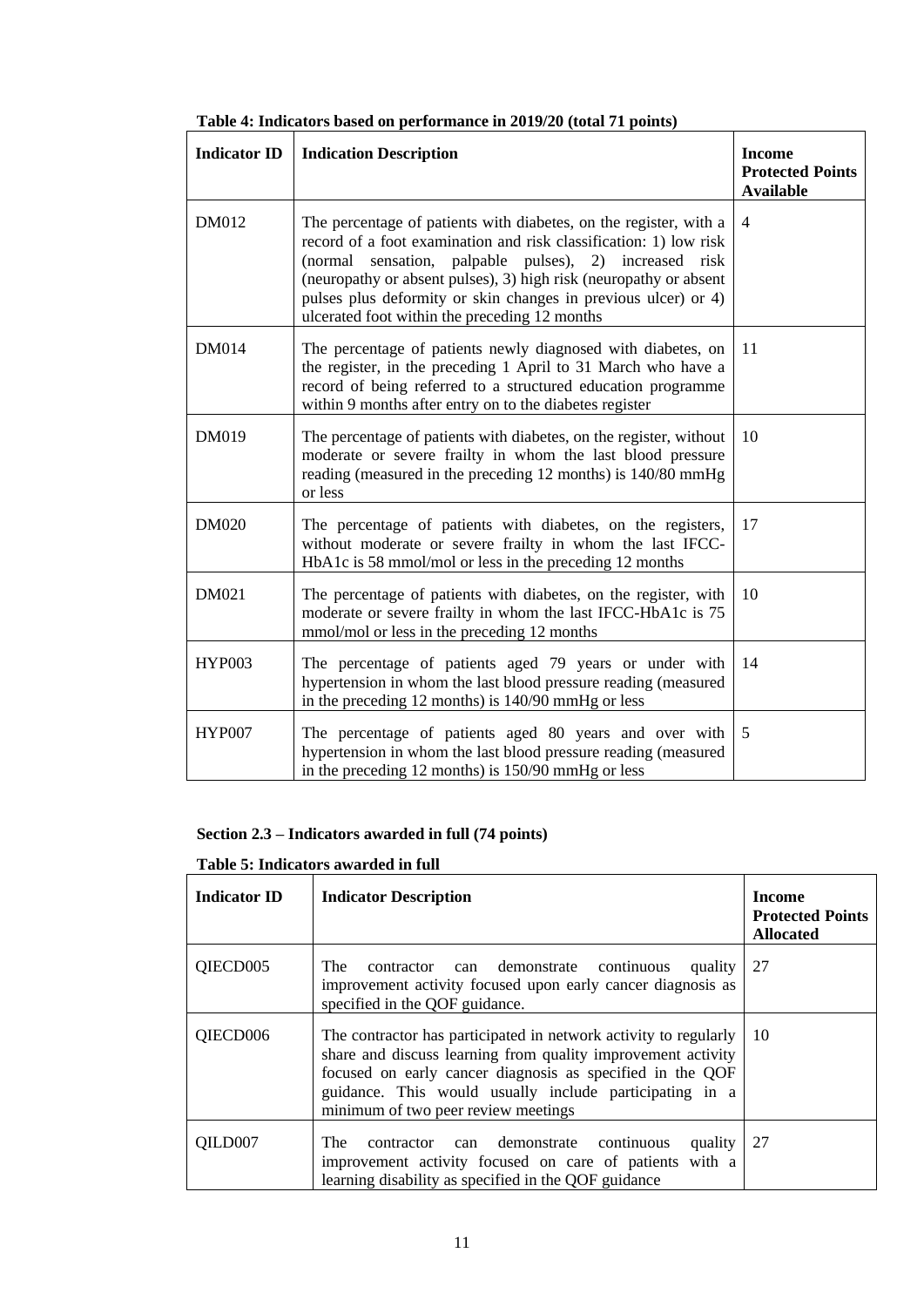| QILD008 | The contractor has participated in network activity to regularly $\vert$ 10<br>share and discuss learning from quality improvement activity<br>focused on the care of patients with a learning disability as<br>specified in the QOF guidance. This would usually include |  |
|---------|---------------------------------------------------------------------------------------------------------------------------------------------------------------------------------------------------------------------------------------------------------------------------|--|
|         | participating in a minimum of two network peer review<br>meetings                                                                                                                                                                                                         |  |

#### **Disease registers for heart failure**

There are two disease registers used for the HF indicators for the purpose of calculating the Adjusted Practice Disease Factor in accordance with Annex F ("the APDF"):

- (a) a register of patients with HF is used to calculate APDF for HF001, HF005, and HF007,
- (b) a register of patients with HF due to left ventricular systolic dysfunction (LVSD) is used to calculate APDF for HF003 and HF006.

Register 1 is defined in indicator HF001. Register 2 is a sub-set of register 1 and is composed of patients with a diagnostic code for LVSD as well as for HF.

#### **Disease register for depression**

There is no register indicator for the depression indicator. The disease register for the depression indicator for the purpose of calculating the APDF is defined as all patients aged 18 or over, diagnosed on or after 1 April 2006, who have an unresolved record of depression in their patient record.

#### **Disease register for mental health**

Due to the way repeat prescribing works in general practice, patients on lithium therapy are defined as patients with a prescription of lithium within the preceding six months.

#### **Remission from serious mental illness**

Making an accurate diagnosis of remission can be challenging. In the absence of strong evidence of what constitutes 'remission' from serious mental illness, clinicians should only consider using these codes if the patient has been in remission for at least five years, that is where there is:

- (a) no record of anti-psychotic medication;
- (b) no mental health in-patient episodes; and
- (c) no secondary or community care mental health follow-up for at least five years.

Where a patient is recorded as being 'in remission' they remain on the MH001 register (in case their condition relapses at a later date) but they are excluded from the denominator for indicators MH002, MH003, and MH006.

The accuracy of this coding should be reviewed on an annual basis by a clinician. Should a patient who has been coded as 'in remission' experience a relapse then this should be recorded as such in their patient record.

In the event that a patient experiences a relapse and is coded as such, they will again be included in all the associated indicators for schizophrenia, bipolar affective disorder and other psychoses and their care plan should be updated.

Where a patient has relapsed after being recorded as being in remission, their care plan should be updated subsequent to the relapse. Care plans dated prior to the date of the relapse will not be acceptable for QOF purposes.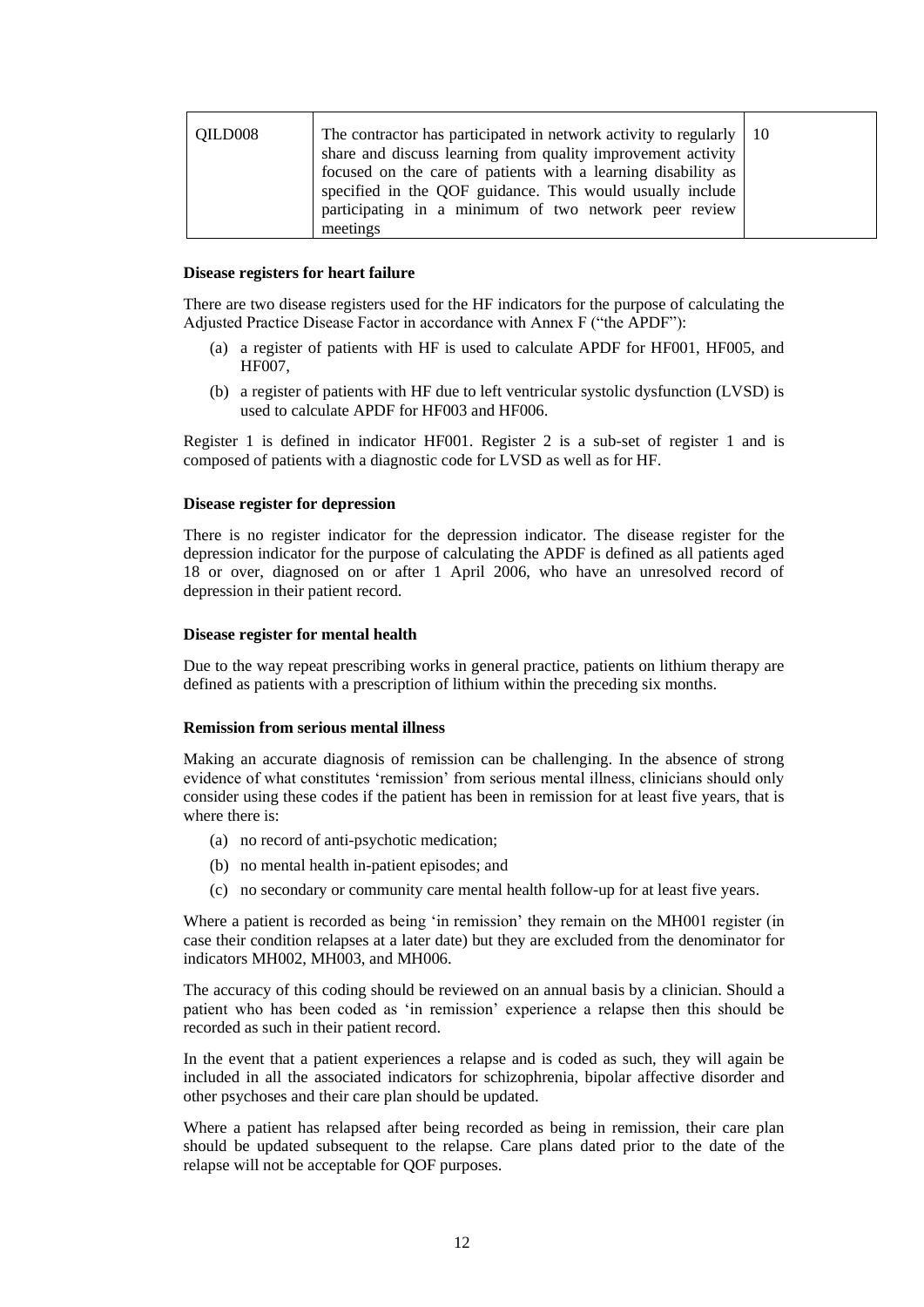#### **Disease register for osteoporosis**

Although the register indicator OST004 defines two separate registers, the disease register for the purpose of calculating the APDF is defined as the sum of the number of patients on both registers.

#### **Disease register for palliative care**

There is no APDF calculation in respect of the palliative care indicators. In the rare case of a nil register at year end, if a contractor can demonstrate that it established and maintained a register during the financial year then they will be eligible for payment for PC001.

#### **Disease register for smoking**

The disease register for the purpose of calculating the APDF for SMOK002 and SMOK005 is defined as the sum of the number of patients on the disease registers for each of the conditions listed in the indicators. Any patient who has one or more co-morbidities e.g. diabetes and CHD, is only counted once on the register for SMOK002 and SMOK005.

There is no APDF calculation for SMOK004.

### **Requirements for recording smoking status: Smokers**

For patients who smoke this recording should be made in the preceding 12 months for SMOK002.

### **Requirements for recording smoking status: Non-smokers**

It is recognised that life-long non-smokers are very unlikely to start smoking and indeed find it quite irritating to be asked repeatedly regarding their smoking status. Smoking status for this group of patients should be recorded in the preceding 12 months for SMOK002 until the end of the financial year in which the patient reaches the age of 25.

Once a patient is over the age of 25 years (e.g. in the financial year in which they reach the age of 26 or in any year following that financial year) to be classified as a non-smoker they should be recorded as "never smoked", both after their 25th birthday and after the earliest diagnosis date for the disease which led to the patient's inclusion on the SMOK002 register (e.g. one of the conditions listed on the SMOK002 register).

#### **Requirements for recording smoking status: Ex-smokers**

Ex-smokers can be recorded as such in the preceding 12 months for SMOK002. Practices may choose to record ex-smoking status on an annual basis for three consecutive financial years and after that smoking status need only be recorded if there is a change. This is to recognise that once a patient has been an ex-smoker for more than three years they are unlikely to restart.".

(5) In Annex F (adjusted practice disease factor calculations), in paragraph F.2, for the second sentence substitute "Subject to the exceptions specified at the end of Section 2 of Annex D in respect of specific diseases, the register to be used to calculate the Raw Practice Disease Prevalence is the register as set out in Table 2 in Section 2 of Annex D for the area concerned.".

(6) In Annex H (dispensary services quality scheme), in paragraph H.20, for "10%" in both places it occurs, substitute "7.5%".

### **Representations relating to total points allocation for the 2021/2022 financial year**

**3.**—(1) During the period starting on 1st April 2022 and ending on 30th June 2022, a contractor may make representations to the Board that the contractor's total points allocation for the financial year starting on 1st April 2021 and ending on 31st March 2022 ("the 2021/2022 financial year")